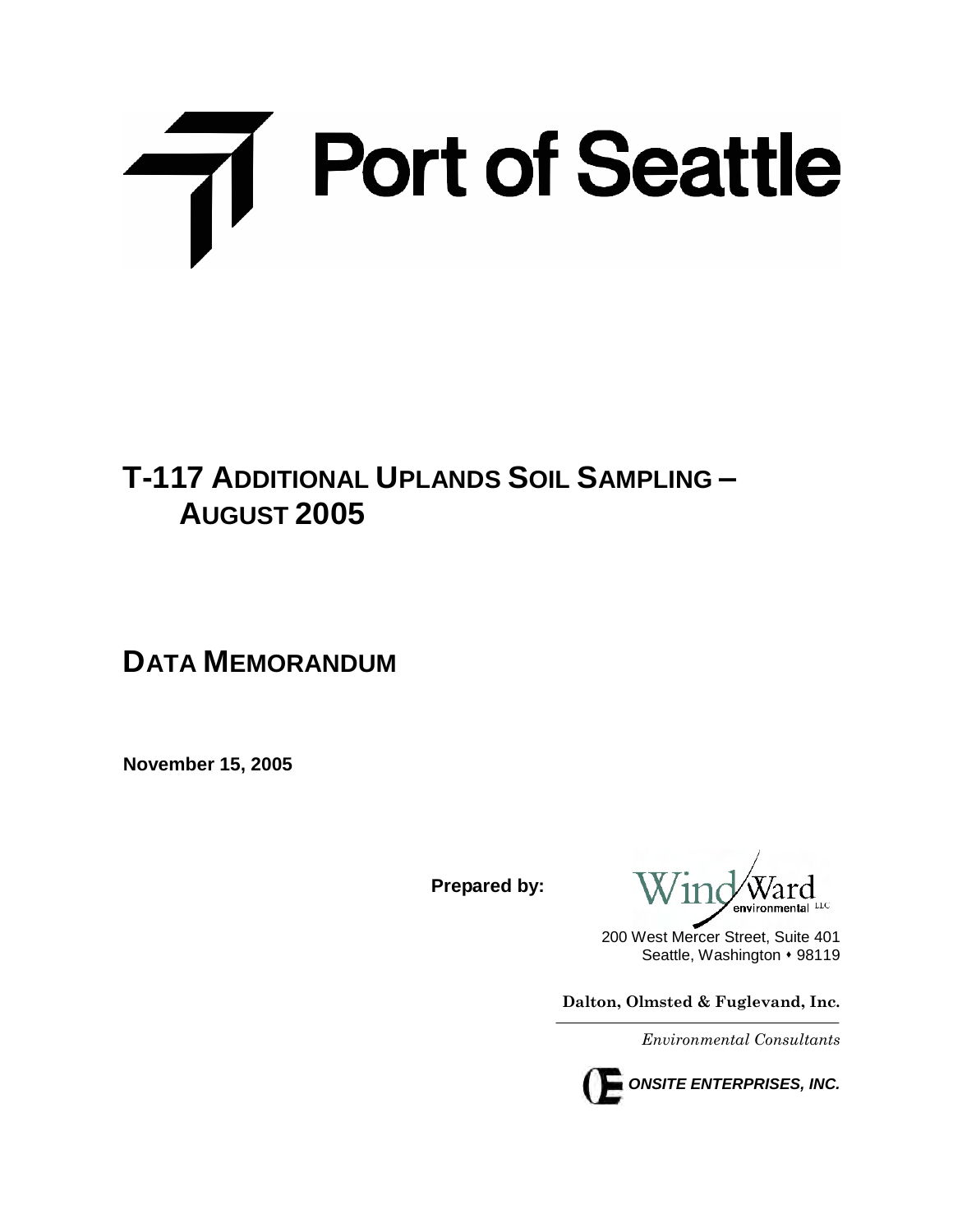| 1.0 | <b>Introduction</b>         |                                                    |   |
|-----|-----------------------------|----------------------------------------------------|---|
| 2.0 | <b>Sampling and Results</b> |                                                    |   |
|     | FIGURE 1                    | T-117 MAXIMUM PCB CONCENTRATIONS AT EACH STATION   | 2 |
|     | TABLE 1.                    | PCB RESULTS IN T-117 SOIL SAMPLES FROM AUGUST 2005 | 2 |
| 3.0 | <b>References</b>           |                                                    | 6 |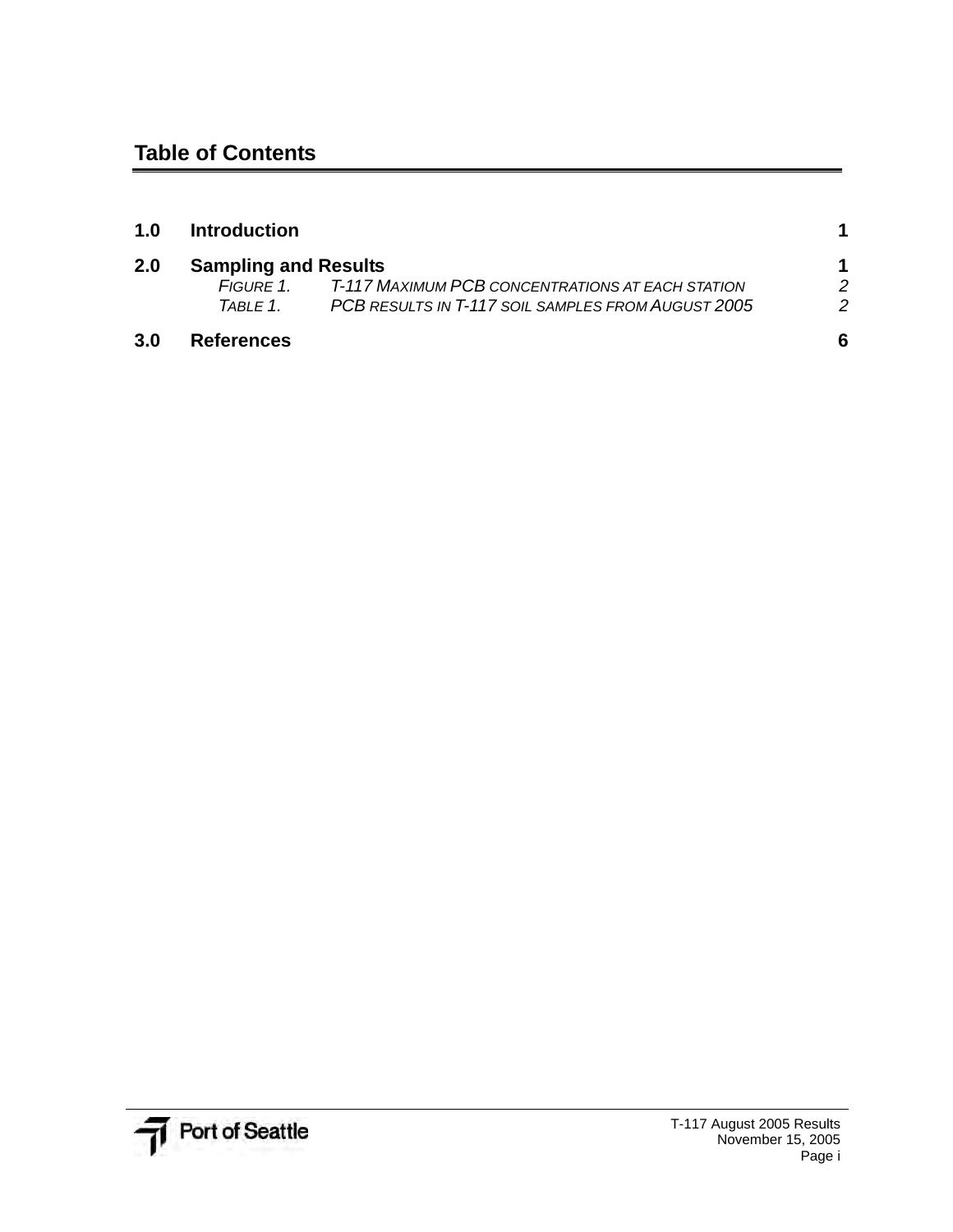### **1.0 Introduction**

This technical memorandum presents the results of the soil investigation conducted in August 2005 at the Terminal 117 (T-117) site in accordance with addendum 5 to the T-117 Quality Assurance Project Plan (Windward et al. 2005a). This supplemental investigation of T-117 was conducted independently by the Port of Seattle in order to further assess contamination previously identified (Windward et al. 2005b) under an Administrative Order on Consent with EPA. An Upland Area investigation is being performed at T-117 under US Environmental Protection Agency Administrative Settlement Agreement and Order on Consent No. CERCLA 10-2006-0072 (EPA 2005) to better characterize the upland portion of the T-117 site.

The primary focus of this investigation was to collect additional subsurface soil data to delineate the lateral and vertical extent of elevated polychlorinated biphenyl (PCB) contamination in the bank and the paved driveway area inboard of the bank extending north of the 1999 PCB soil removal area (Figure 1). Soil samples were collected from 26 moderate depth soil borings (0-9 ft) and submitted for laboratory analysis.

## **2.0 Sampling and Results**

All field activities were performed under the direction of the field coordinator or other qualified personnel. Sampling was accomplished by a joint operation of Windward Environmental LLC, Onsite Enterprises, Inc, and Dalton, Olmsted and Fuglevand, Inc. Soil borings were conducted using a hollow-stem auger drill deployed from a drill rig. Soil borings generally penetrated up to 9 ft, with four sample intervals each (0-1.5, 2.5-4, 5-6.5, 7.5-9ft). All soil samples were analyzed for total PCBs, total solids and total organic carbon. The PCB results are summarized in Table 1. These results have undergone data validation and are of good quality and should be considered acceptable for all project uses. The data validation report, raw laboratory data, and sample documentation forms are available upon request.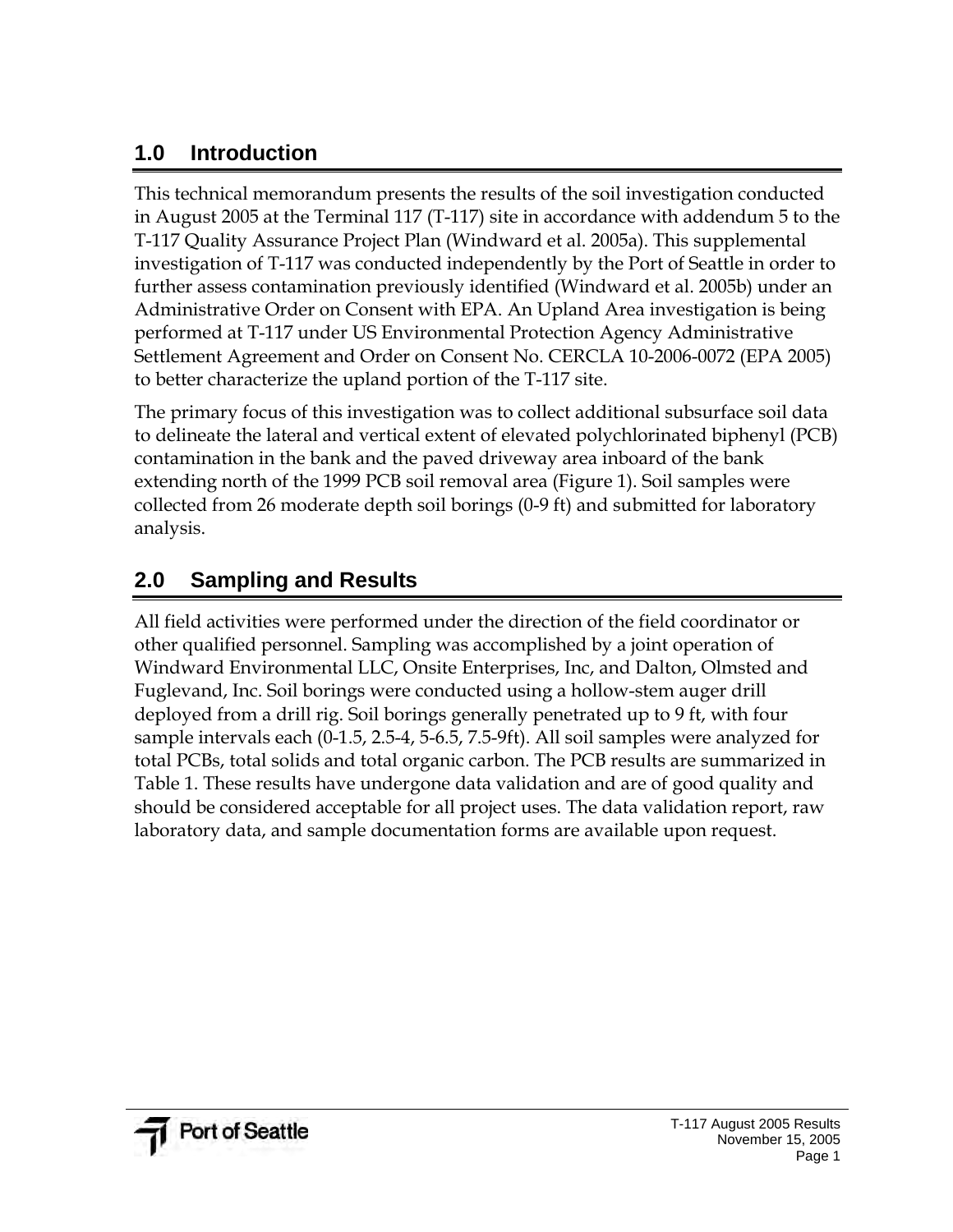

W:\Projects\03-08-12 T-117 (Malarkey)\Data\GIS\Upland Invest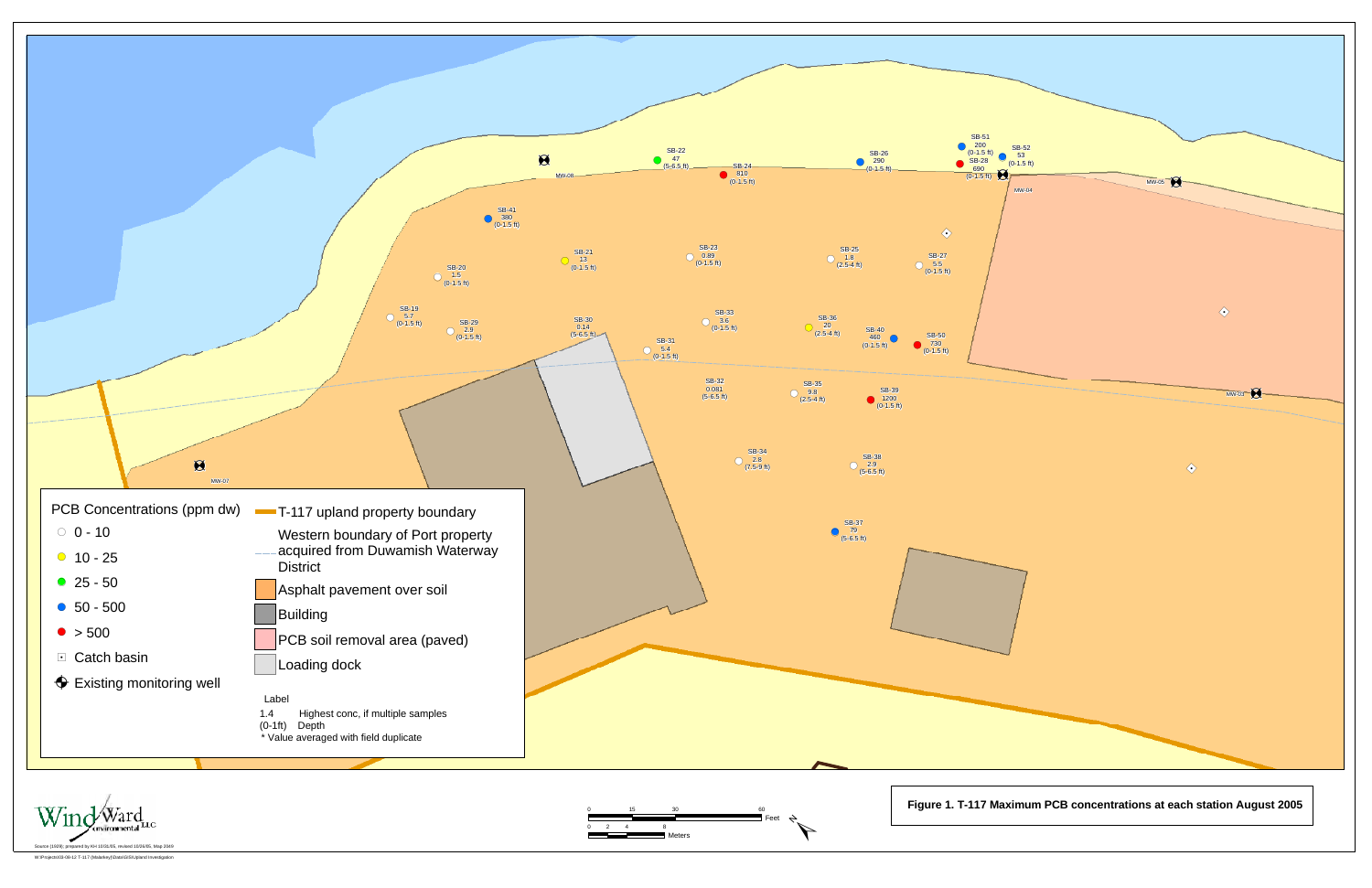| <b>LOCATION ID</b> | <b>SAMPLE ID</b> | <b>DEPTH</b><br>ft | <b>TOC</b><br>%   | <b>TOTAL</b><br><b>SOLIDS</b><br>% | <b>AROCLOR</b><br>1016<br>ppm dw | <b>AROCLOR</b><br>1221<br>ppm dw | <b>AROCLOR</b><br>1232<br>ppm dw | <b>AROCLOR</b><br>1242<br>ppm dw | <b>AROCLOR</b><br>1248<br>ppm dw | <b>AROCLOR</b><br>1254<br>ppm dw | <b>AROCLOR</b><br>1260<br>ppm dw | <b>TOTAL</b><br><b>PCBs</b><br>ppm dw |
|--------------------|------------------|--------------------|-------------------|------------------------------------|----------------------------------|----------------------------------|----------------------------------|----------------------------------|----------------------------------|----------------------------------|----------------------------------|---------------------------------------|
|                    | T117-SB19-01     | $0 - 1.5$          | $0.829^{a}$       | $90.1^a$                           | 0.88U                            | 0.88U                            | 0.88U                            | 0.88U                            | 0.88U                            | 0.88U                            | 5.7                              | 5.7                                   |
| T117-SB19          | T117-SB19-02     | $2.5 - 4$          | 0.745             | 87.6                               | 0.90 U                           | 0.90 U                           | 0.90U                            | 0.90 U                           | 0.90U                            | 0.90 U                           | 0.90U                            | 0.90 U                                |
|                    | T117-SB19-03     | $5 - 6.5$          | 1.85              | 92.6                               | 0.86U                            | 0.86U                            | 0.86U                            | 0.86U                            | 0.86U                            | 0.86U                            | 0.86U                            | 0.86U                                 |
|                    | T117-SB19-04     | $7.5 - 9$          | $0.213^a$         | 90.9 <sup>a</sup>                  | 0.020 U                          | 0.020U                           | 0.020U                           | 0.020 U                          | 0.020U                           | 0.020 U                          | 0.020 U                          | $0.020$ U                             |
|                    | T117-SB20-01     | $0 - 1.5$          | 0.373             | 91.2                               | 0.87U                            | 0.87U                            | 0.87U                            | 0.87 U                           | 0.87U                            | 0.87U                            | 1.5                              | 1.5                                   |
| T117-SB20          | T117-SB20-02     | $2.5 - 4$          | 0.374             | 90.2                               | 0.93U                            | 0.93U                            | 0.93U                            | 0.93U                            | 0.93U                            | 0.93U                            | 0.93U                            | 0.93U                                 |
|                    | T117-SB20-03     | $5 - 6.5$          | 5.63              | 96.1                               | 0.84U                            | 0.84U                            | 0.84U                            | 0.84U                            | 0.84U                            | 0.84U                            | 0.84U                            | 0.84U                                 |
|                    | T117-SB20-04     | $7.5 - 9$          | 0.325             | 83.8                               | $0.020$ U                        | 0.020 U                          | $0.020$ U                        | 0.020 U                          | 0.020 U                          | 0.020 U                          | 0.020 U                          | 0.020U                                |
|                    | T117-SB21-01     | $0 - 1.5$          | 1.02              | 90.5                               | 1.7U                             | 1.7U                             | 1.7U                             | 1.7U                             | 1.7U                             | 1.7U                             | 13                               | 13                                    |
| T117-SB21          | T117-SB21-02     | $2.5 - 4$          | 0.518             | 87.2                               | 0.92U                            | 0.92U                            | 0.92U                            | 0.92U                            | 0.92U                            | 0.92U                            | 0.92U                            | 0.92U                                 |
|                    | T117-SB21-03     | $5 - 6.5$          | 0.389             | 94.5                               | 0.84U                            | 0.84U                            | 0.84U                            | 0.84U                            | 0.84U                            | 0.84U                            | 0.84U                            | 0.84U                                 |
|                    | T117-SB21-04     | $7.5 - 9$          | 1.51              | 91.1                               | 0.019 U                          | 0.019 U                          | 0.019U                           | $0.019$ U                        | 0.019 U                          | $0.019$ U                        | 0.019J                           | 0.019J                                |
| T117-SB22          | T117-SB22-01     | $0 - 1.5$          | 1.08              | 96.4                               | 1.6 U                            | 1.6 U                            | 1.6 U                            | 1.6 U                            | 1.6 U                            | 1.6 U                            | 29                               | 29                                    |
|                    | T117-SB22-02     | $2.5 - 4$          | 1.11              | 97.0                               | 0.82U                            | 0.82U                            | 0.82U                            | 0.82U                            | 0.82U                            | 0.82U                            | 1.9                              | 1.9                                   |
|                    | T117-SB22-03     | $5 - 6.5$          | 1.09              | 93.6                               | 4.2 U                            | 4.2 U                            | 4.2 U                            | 4.2 U                            | 4.2 U                            | 4.2 U                            | 47                               | 47                                    |
|                    | T117-SB22-04     | $7.5 - 9$          | 0.649             | 92.4                               | 0.43U                            | 0.43U                            | 0.43U                            | 0.43U                            | 0.43U                            | 0.43U                            | 2.4                              | 2.4                                   |
|                    | T117-SB23-01     | $0 - 1.5$          | 4.03              | 90.5                               | 0.89U                            | 0.89U                            | 0.89U                            | 0.89U                            | 0.89U                            | 0.89U                            | 0.89U                            | 0.89U                                 |
| T117-SB23          | T117-SB23-02     | $2.5 - 4$          | 2.74              | 93.7                               | 0.85U                            | 0.85U                            | 0.85U                            | 0.85U                            | 0.85U                            | 0.85U                            | 0.85U                            | 0.85U                                 |
|                    | T117-SB23-03     | $5 - 6.5$          | 2.77 <sup>a</sup> | $93.0^a$                           | 0.85U                            | 0.85U                            | 0.85U                            | 0.85U                            | 0.85U                            | 0.85U                            | 0.85U                            | 0.85U                                 |
|                    | T117-SB24-01     | $0 - 1.5$          | 1.48              | 90.1                               | 4.3 U                            | 4.3 U                            | 4.3 U                            | 4.3 U                            | 4.3 U                            | 4.3 U                            | 810                              | 810                                   |
| T117-SB24          | T117-SB24-02     | $2.5 - 4$          | 1.24              | 94.8                               | 0.85U                            | 0.85U                            | 0.85U                            | 0.85U                            | 0.85U                            | 0.85U                            | 5.2                              | 5.2                                   |
|                    | T117-SB24-03     | $5 - 6.5$          | 0.544             | 92.8                               | 0.87U                            | 0.87U                            | 0.87U                            | 0.87U                            | 0.87U                            | 0.87U                            | 0.87U                            | 0.87U                                 |

**Table 1. PCB results in T-117 soil samples from August 2005**

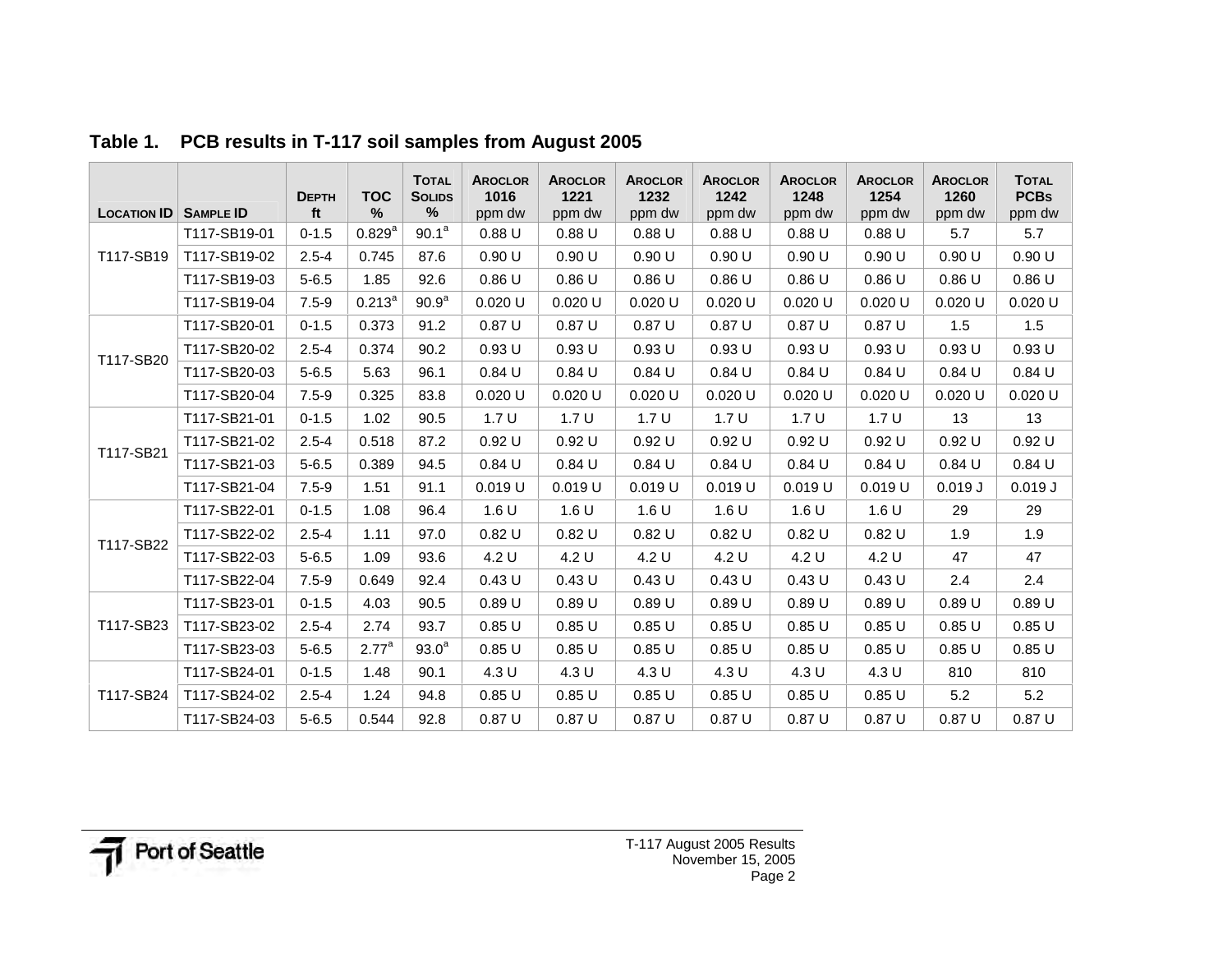| <b>LOCATION ID</b> | <b>SAMPLE ID</b>          | <b>DEPTH</b><br>ft | <b>TOC</b><br>% | <b>TOTAL</b><br><b>SOLIDS</b><br>$\%$ | <b>AROCLOR</b><br>1016<br>ppm dw | <b>AROCLOR</b><br>1221<br>ppm dw | <b>AROCLOR</b><br>1232<br>ppm dw | <b>AROCLOR</b><br>1242<br>ppm dw | <b>AROCLOR</b><br>1248<br>ppm dw | <b>AROCLOR</b><br>1254<br>ppm dw | <b>AROCLOR</b><br>1260<br>ppm dw | <b>TOTAL</b><br><b>PCBs</b><br>ppm dw |
|--------------------|---------------------------|--------------------|-----------------|---------------------------------------|----------------------------------|----------------------------------|----------------------------------|----------------------------------|----------------------------------|----------------------------------|----------------------------------|---------------------------------------|
|                    | T117-SB25-01              | $0 - 1.5$          | 2.76            | 90.2                                  | 0.89U                            | 0.89U                            | 0.89U                            | 0.89U                            | 0.89U                            | 0.89U                            | 0.89U                            | 0.89U                                 |
|                    | T117-SB25-02              | $2.5 - 4$          | 2.90            | 92.7                                  | 0.86U                            | 0.86U                            | 0.86U                            | 0.86U                            | 0.86U                            | 0.86U                            | 1.8                              | 1.8                                   |
| T117-SB25          | T117-SB25-04              | $7.5 - 9$          | 0.878           | 76.5                                  | 0.020 U                          | 0.020 U                          | 0.020 U                          | 0.020 U                          | 0.020 U                          | 0.020 U                          | 0.020 U                          | 0.020 U                               |
|                    | T117-SB25-05              | 10-11.5            | 0.23            | 74.1                                  | 0.020U                           | $0.020$ U                        | $0.020$ U                        | 0.020 U                          | $0.020$ U                        | 0.020 U                          | 0.020 U                          | 0.020U                                |
|                    | T117-SB26-01              | $0 - 1.5$          | 1.18            | 94.9                                  | 4.2 U                            | 4.2 U                            | 4.2 U                            | 4.2 U                            | 4.2 U                            | 4.2 U                            | 290                              | 290                                   |
|                    | T117-SB26-02              | $2.5 - 4$          | 0.527           | 90.9                                  | 0.88U                            | 0.88U                            | 0.88U                            | 0.88U                            | 0.88U                            | 0.88U                            | 0.88U                            | 0.88U                                 |
| T117-SB26          | T117-SB26-03              | $5 - 6.5$          | 0.661           | 92.2                                  | 0.86U                            | 0.86U                            | 0.86U                            | 0.86U                            | 0.86U                            | 0.86U                            | 0.96                             | 0.96                                  |
|                    | T117-SB26-04              | $7.5 - 9$          | 0.469           | 90.2                                  | 0.22U                            | 0.22U                            | 0.22U                            | 0.22U                            | 0.22U                            | 0.22U                            | 1.0                              | 1.0                                   |
|                    | T117-SB26-05              | 10-11.5            | 0.352           | 88.9                                  | $0.019$ U                        | $0.019$ U                        | 0.019U                           | 0.019U                           | 0.019U                           | 0.019 U                          | 0.067                            | 0.067                                 |
|                    | T117-SB27-01              | $0 - 1.5$          | 4.00            | 93.1                                  | 0.85U                            | 0.85U                            | 0.85U                            | 0.85U                            | 0.85U                            | 0.85U                            | 5.5                              | 5.5                                   |
| T117-SB27          | T117-SB27-02              | $2.5 - 4$          | 0.337           | 92.4                                  | 0.86U                            | 0.86U                            | 0.86U                            | 0.86U                            | 0.86U                            | 0.86U                            | 0.86U                            | 0.86U                                 |
|                    | T117-SB27-04              | $7.5 - 9$          | 0.623           | 71.5                                  | 0.019U                           | 0.019 U                          | 0.019U                           | 0.019 U                          | $0.019$ U                        | $0.019$ U                        | $0.019$ U                        | 0.019U                                |
|                    | T117-SB28-01              | $0 - 1.5$          | 2.45            | 95.1                                  | 4.1 U                            | 4.1 U                            | 4.1 U                            | 4.1 U                            | 4.1 U                            | 4.1 U                            | 690                              | 690                                   |
| T117-SB28          | T117-SB28-02              | $2.5 - 4$          | 0.270           | 93.4                                  | 0.86U                            | 0.86U                            | 0.86U                            | 0.86U                            | 0.86U                            | 0.86U                            | 1.1                              | 1.1                                   |
|                    | T117-SB28-03              | $5 - 6.5$          | 0.471           | 92.1                                  | 0.88U                            | 0.88U                            | 0.88U                            | 0.88U                            | 0.88U                            | 0.88U                            | 3.0                              | 3.0                                   |
|                    | T117-SB28-04              | $7.5 - 9$          | 0.394           | 75.0                                  | 0.019U                           | $0.019$ U                        | 0.019U                           | 0.019U                           | 0.019U                           | 0.019U                           | 0.057                            | 0.057                                 |
|                    | T117-SB29-01              | $0 - 1.5$          | 0.644           | 89.9                                  | 0.88U                            | 0.88U                            | 0.88U                            | 0.88U                            | 0.88U                            | 0.88U                            | 2.9                              | 2.9                                   |
| T117-SB29          | T117-SB29-02              | $2.5 - 4$          | 0.905           | 87.6                                  | 0.91 U                           | 0.91 U                           | 0.91 U                           | 0.91 U                           | 0.91 U                           | 0.91 U                           | 0.91 U                           | 0.91 U                                |
|                    | T117-SB29-03              | $5 - 6.5$          | 1.40            | 93.0                                  | 0.019U                           | 0.019U                           | 0.019U                           | 0.019U                           | 0.019U                           | 0.019U                           | 0.10                             | 0.10                                  |
|                    | T117-SB29-04              | $7.5 - 9$          | 0.635           | 93.0                                  | 0.020 U                          | 0.020 U                          | 0.020 U                          | 0.020 U                          | 0.020 U                          | $0.020$ U                        | 0.038                            | 0.038                                 |
|                    | T117-SB30-01              | $0 - 1.5$          | 0.947           | 87.3                                  | 0.92U                            | 0.92 U                           | 0.92U                            | 0.92 U                           | 0.92U                            | 0.92 U                           | 0.92U                            | 0.92 U                                |
|                    | T117-SB30-02              | $2.5 - 4$          | 1.05            | 84.5                                  | 0.94U                            | 0.94U                            | 0.94U                            | 0.94U                            | 0.94U                            | 0.94U                            | 0.94U                            | 0.94U                                 |
| T117-SB30          | T117-SB30-03              | $5 - 6.5$          | 2.65            | 85.0                                  | 0.020U                           | $0.020$ U                        | $0.020$ U                        | 0.020 U                          | $0.020$ U                        | 0.020U                           | 0.14                             | 0.14                                  |
|                    | T117-SB42-03 <sup>b</sup> | $5 - 6.5$          | 4.16            | 85.1                                  | 0.020U                           | 0.020 U                          | $0.020$ U                        | 0.020 U                          | $0.020$ U                        | 0.020U                           | 0.10                             | 0.10                                  |
|                    | T117-SB30-04              | $7.5 - 9$          | 0.099           | 85.2                                  | $0.019$ U                        | $0.019$ U                        | $0.019$ U                        | 0.019U                           | 0.019U                           | 0.019U                           | $0.019$ U                        | 0.019U                                |
| T117-SB31          | T117-SB31-01              | $0 - 1.5$          | 0.773           | 92                                    | 0.89U                            | 0.89U                            | 0.89U                            | 0.89U                            | 0.89U                            | 0.89U                            | 5.4                              | 5.4                                   |

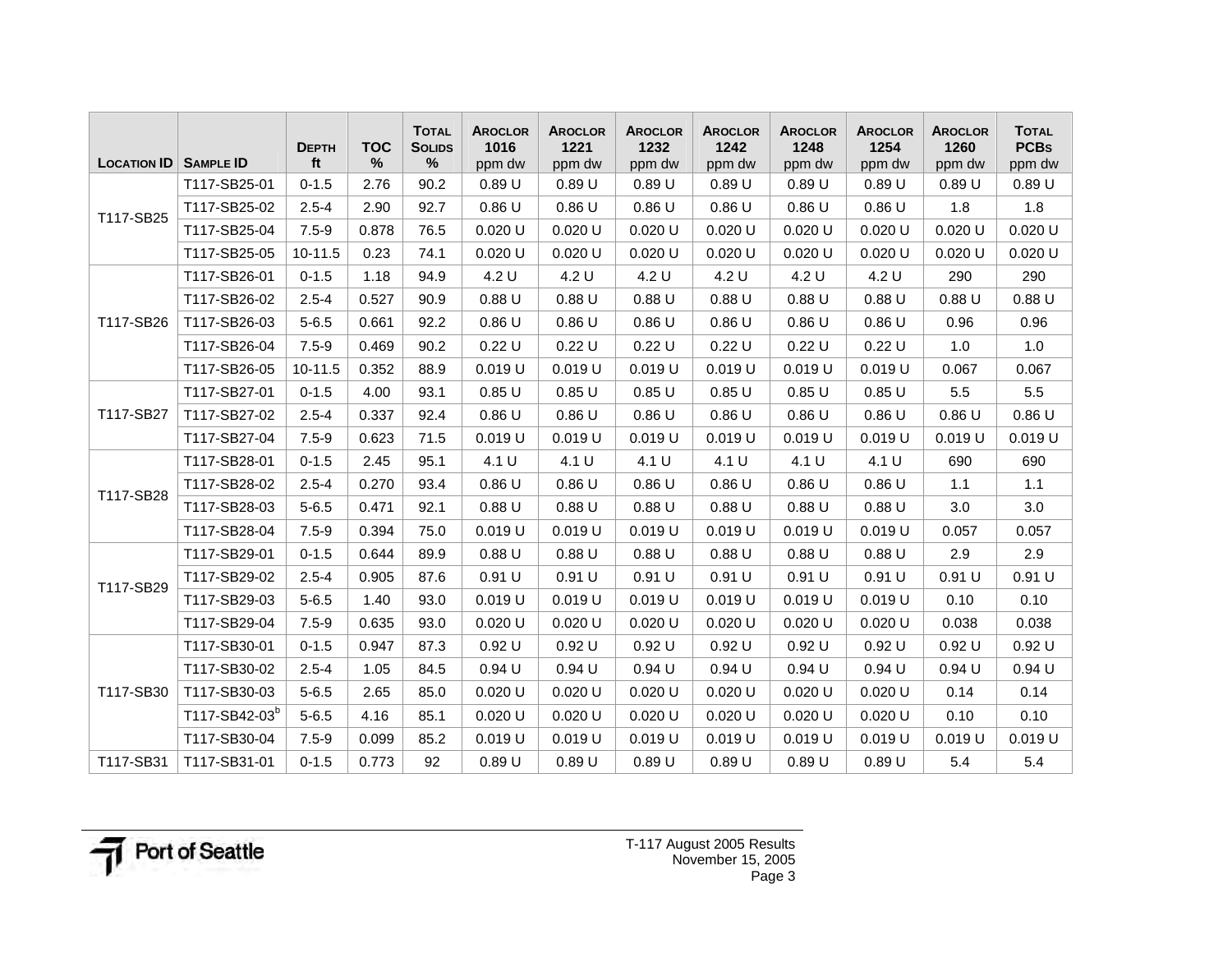|                    |                           | <b>DEPTH</b> | <b>TOC</b> | <b>TOTAL</b><br><b>SOLIDS</b> | <b>AROCLOR</b><br>1016 | <b>AROCLOR</b><br>1221 | <b>AROCLOR</b><br>1232 | <b>AROCLOR</b><br>1242 | <b>AROCLOR</b><br>1248 | <b>AROCLOR</b><br>1254 | <b>AROCLOR</b><br>1260 | <b>TOTAL</b><br><b>PCBs</b> |
|--------------------|---------------------------|--------------|------------|-------------------------------|------------------------|------------------------|------------------------|------------------------|------------------------|------------------------|------------------------|-----------------------------|
| <b>LOCATION ID</b> | <b>SAMPLE ID</b>          | ft           | $\%$       | $\%$                          | ppm dw                 | ppm dw                 | ppm dw                 | ppm dw                 | ppm dw                 | ppm dw                 | ppm dw                 | ppm dw                      |
|                    | T117-SB32-01              | $0 - 1.5$    | 1.68       | 87.6                          | 0.91 U                 | 0.91 U                 | 0.91 U                 | 0.91 U                 | 0.91 U                 | 0.91 U                 | 0.91 U                 | 0.91 U                      |
| T117-SB32          | T117-SB32-02              | $2.5 - 4$    | 7.36       | 84.9                          | 0.19 U                 | 0.19U                  | 0.19U                  | 0.19U                  | 0.19U                  | 0.19U                  | 0.19U                  | 0.19U                       |
|                    | T117-SB32-03              | $5 - 6.5$    | 0.755      | 90.7                          | 0.019 U                | 0.019 U                | 0.019 U                | $0.019$ U              | $0.019$ U              | $0.019$ U              | 0.081                  | 0.081                       |
|                    | T117-SB32-04              | $7.5 - 9$    | 0.092      | 87.7                          | 0.019U                 | 0.019U                 | 0.019U                 | 0.019U                 | 0.019U                 | 0.019U                 | $0.019$ U              | 0.019U                      |
|                    | T117-SB33-01              | $0 - 1.5$    | 1.39       | 88.5                          | 0.90 U                 | 0.90 U                 | 0.90 U                 | 0.90 U                 | 0.90 U                 | 0.90 U                 | 3.6                    | 3.6                         |
| T117-SB33          | T117-SB33-02              | $2.5 - 4$    | 5.13       | 91.6                          | 0.88U                  | 0.88U                  | 0.88U                  | 0.88U                  | 0.88U                  | 0.88U                  | 0.88U                  | $0.88$ U                    |
|                    | T117-SB33-03              | $5 - 6.5$    | 0.146      | 93.3                          | 0.43U                  | 0.43U                  | 0.43U                  | 0.43U                  | 0.43U                  | 0.43U                  | 1.9                    | 1.9                         |
|                    | T117-SB33-04              | $7.5 - 9$    | 0.724      | 89.9                          | 0.044 U                | $0.044$ U              | $0.044$ U              | $0.044$ U              | $0.044$ U              | $0.044$ U              | 0.39                   | 0.39                        |
| T117-SB34          | T117-SB34-01              | $0 - 1.5$    | 0.371      | 94.8                          | 0.85U                  | 0.85U                  | 0.85U                  | 0.85U                  | 0.85U                  | 0.85U                  | 0.85U                  | 0.85U                       |
|                    | T117-SB43-01 <sup>b</sup> | $0 - 1.5$    | 0.570      | 93.0                          | 0.042 U                | $0.042$ U              | $0.042$ U              | $0.042$ U              | $0.042$ U              | $0.042$ U              | 0.17                   | 0.17                        |
|                    | T117-SB34-02              | $2.5 - 4$    | 0.098      | 92.8                          | $0.043$ U              | $0.043$ U              | $0.043$ U              | $0.043$ U              | $0.043$ U              | $0.043$ U              | 0.11                   | 0.11                        |
|                    | T117-SB34-03              | $5 - 6.5$    | 0.064      | 94.7                          | 0.019 U                | 0.019 U                | 0.019 U                | $0.019$ U              | 0.019 U                | $0.019$ U              | 0.083                  | 0.083                       |
|                    | T117-SB34-04              | $7.5 - 9$    | 0.343      | 90.1                          | 0.22U                  | 0.22U                  | 0.22U                  | 0.22U                  | 0.22U                  | 0.22U                  | 2.8                    | 2.8                         |
|                    | T117-SB35-01              | $0 - 1.5$    | 3.64       | 92.2                          | 0.87U                  | 0.87U                  | 0.87U                  | 0.87U                  | 0.87U                  | 0.87U                  | 4.6                    | 4.6                         |
| T117-SB35          | T117-SB35-02              | $2.5 - 4$    | 3.82       | 92.1                          | 1.7U                   | 1.7U                   | 1.7U                   | 1.7U                   | 1.7U                   | 1.7U                   | 9.8                    | 9.8                         |
|                    | T117-SB35-03              | $5 - 6.5$    | 3.32       | 81.2                          | 0.058 U                | $0.058$ U              | $0.058$ U              | $0.058$ U              | $0.058$ U              | $0.058$ U              | 0.24                   | 0.24                        |
|                    | T117-SB35-04              | $7.5 - 9$    | 0.190      | 80.2                          | 0.019 U                | 0.019 U                | 0.019 U                | $0.019$ U              | 0.019U                 | $0.019$ U              | 0.15                   | 0.15                        |
|                    | T117-SB36-01              | $0 - 1.5$    | $1.47^a$   | 86.2 <sup>a</sup>             | 0.92 U                 | 0.92 U                 | 0.92U                  | 0.92U                  | 0.92U                  | 0.92 U                 | 1.3                    | 1.3                         |
| T117-SB36          | T117-SB36-02              | $2.5 - 4$    | 1.89       | 93.2                          | 1.7U                   | 1.7U                   | 1.7U                   | 1.7U                   | 1.7U                   | 1.7U                   | 20                     | 20                          |
|                    | T117-SB36-03              | $5 - 6.5$    | 0.667      | 94.3                          | 0.02 U                 | 0.02 U                 | 0.02 U                 | 0.02 U                 | 0.02 U                 | 0.02 U                 | 0.029                  | 0.029                       |
|                    | T117-SB36-04              | $7.5 - 9$    | 0.560      | 92.8                          | 0.22U                  | 0.22U                  | 0.22U                  | 0.22U                  | 0.22U                  | 0.22U                  | 0.46                   | 0.46                        |
|                    | T117-SB37-01              | $0 - 1.5$    | 0.134      | 97.1                          | 0.82U                  | 0.82U                  | 0.82U                  | 0.82U                  | 0.82U                  | 0.82U                  | 0.82U                  | $0.82$ U                    |
| T117-SB37          | T117-SB37-02              | $2.5 - 4$    | 0.083      | 96.5                          | $0.041$ U              | $0.041$ U              | $0.041$ U              | $0.041$ U              | $0.041$ U              | $0.041$ U              | 0.30                   | 0.30                        |
|                    | T117-SB37-03              | $5 - 6.5$    | 0.197      | 95.5                          | 4.1 U                  | 4.1 U                  | 4.1 U                  | 4.1 U                  | 4.1 U                  | 4.1 U                  | 79                     | 79                          |
|                    | T117-SB37-04              | $7.5 - 9$    | 0.193      | 84.4                          | $0.048$ U              | $0.048$ U              | $0.048$ U              | 0.048 U                | $0.048$ U              | $0.048$ U              | 0.17                   | 0.17                        |

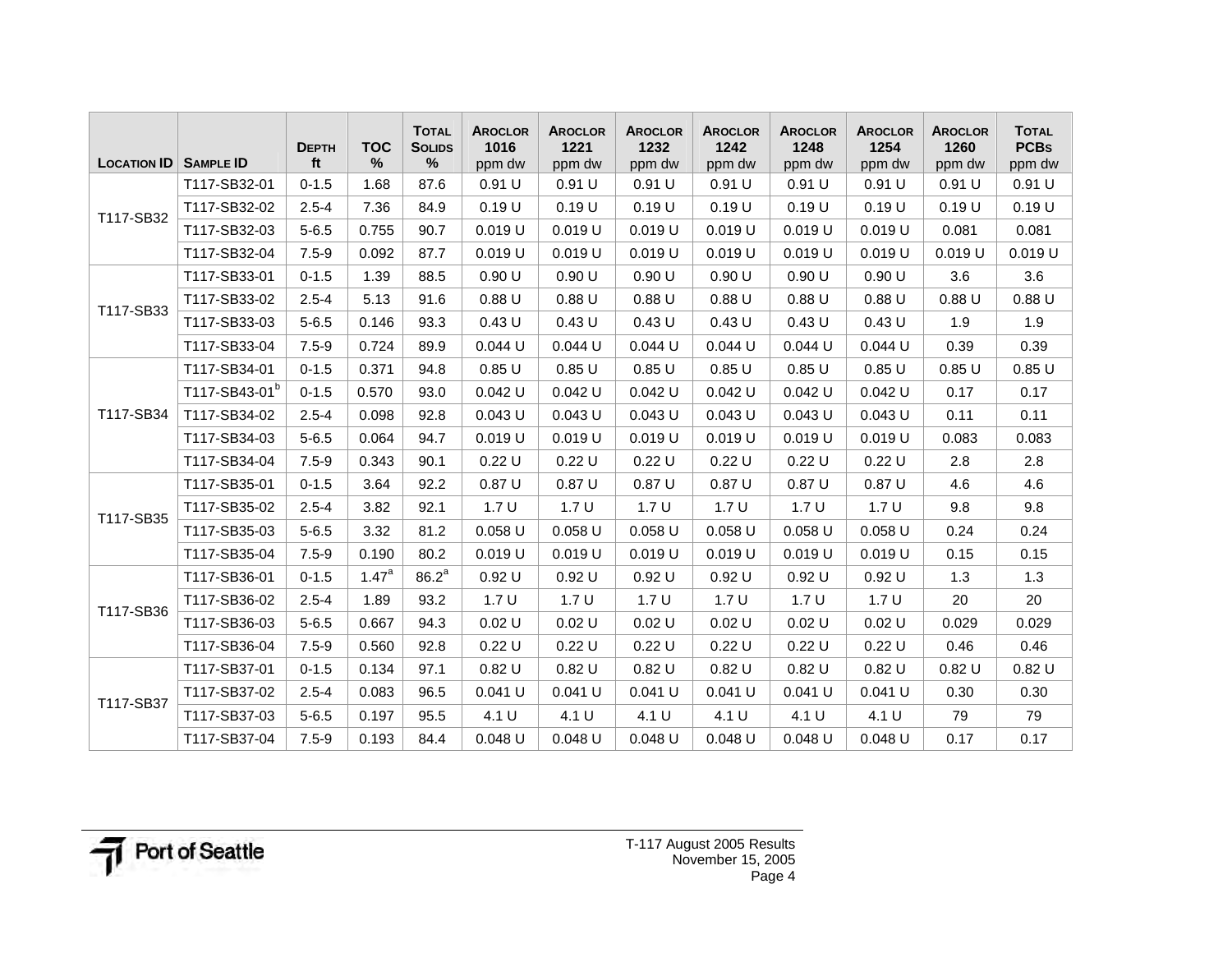|                         |                  | <b>DEPTH</b> | <b>TOC</b> | <b>TOTAL</b><br><b>SOLIDS</b> | <b>AROCLOR</b><br>1016 | <b>AROCLOR</b><br>1221 | <b>AROCLOR</b><br>1232 | <b>AROCLOR</b><br>1242 | <b>AROCLOR</b><br>1248 | <b>AROCLOR</b><br>1254 | <b>AROCLOR</b><br>1260 | <b>TOTAL</b><br><b>PCBs</b> |
|-------------------------|------------------|--------------|------------|-------------------------------|------------------------|------------------------|------------------------|------------------------|------------------------|------------------------|------------------------|-----------------------------|
| <b>LOCATION ID</b>      | <b>SAMPLE ID</b> | ft           | $\%$       | %                             | ppm dw                 | ppm dw                 | ppm dw                 | ppm dw                 | ppm dw                 | ppm dw                 | ppm dw                 | ppm dw                      |
|                         | T117-SB38-01     | $0 - 1.5$    | 1.46       | 95.4                          | 0.83U                  | 0.83U                  | 0.83U                  | 0.83U                  | 0.83U                  | 0.83U                  | 0.83U                  | 0.83U                       |
| T117-SB38               | T117-SB38-02     | $2.5 - 4$    | 0.081      | 97.2                          | 0.019U                 | 0.019U                 | 0.019U                 | 0.019U                 | 0.019U                 | $0.019$ U              | 0.18                   | 0.18                        |
|                         | T117-SB38-03     | $5 - 6.5$    | 0.442      | 86.9                          | 1.8 U                  | 1.8 <sub>U</sub>       | 1.8 U                  | 1.8 <sub>U</sub>       | 1.8 U                  | 1.8 <sub>U</sub>       | 2.9                    | 2.9                         |
|                         | T117-SB38-04     | $7.5 - 9$    | 0.316      | 73.1                          | 0.020 U                | 0.020 U                | $0.020$ U              | 0.020 U                | 0.020 U                | 0.020U                 | 0.061                  | 0.061                       |
|                         | T117-SB39-01     | $0 - 1.5$    | $1.89^{a}$ | $93.9^{a}$                    | 4.1 U                  | 4.1 U                  | 4.1 U                  | 4.1 U                  | 4.1 U                  | 4.1 U                  | 1,200                  | 1,200                       |
| T117-SB39               | T117-SB39-02     | $2.5 - 4$    | $0.102^a$  | $97.3^{a}$                    | 0.41 U                 | 0.41 U                 | 0.41 U                 | 0.41 U                 | 0.41 U                 | 0.41 U                 | 2.2                    | 2.2                         |
|                         | T117-SB39-03     | $5 - 6.5$    | 0.257      | 84.4                          | 0.020U                 | 0.020U                 | $0.020$ U              | 0.020U                 | 0.020U                 | 0.020U                 | $0.020$ U              | 0.020 U                     |
|                         | T117-SB39-04     | $7.5 - 9$    | 0.257      | 80.8                          | 2.0 U                  | 2.0 U                  | 2.0 U                  | 2.0 U                  | 2.0 U                  | 2.0 U                  | 3.1                    | 3.1                         |
|                         | T117-SB40-01     | $0 - 1.5$    | 1.82       | 94.2                          | 82 U                   | 82 U                   | 82 U                   | 82 U                   | 82 U                   | 82 U                   | 460                    | 460                         |
| T117-SB40               | T117-SB40-03     | $5 - 6.5$    | 0.571      | 83.1                          | 0.48U                  | 0.48 U                 | 0.48U                  | 0.48 U                 | 0.48U                  | 0.48U                  | $2.2^{\circ}$          | 2.2                         |
|                         | T117-SB40-04     | $7.5 - 9$    | 0.343      | 74.2                          | 0.020U                 | 0.020U                 | $0.020$ U              | 0.020 U                | $0.020$ U              | 0.020U                 | 0.03                   | 0.03                        |
|                         | T117-SB41-01     | $0 - 1.5$    | 1.52       | 91.6                          | 4.2 U                  | 4.2 U                  | 4.2 U                  | 4.2 U                  | 4.2 U                  | 4.2 U                  | 380                    | 380                         |
| T117-SB41               | T117-SB41-02     | $2.5 - 4$    | 0.107      | 81.9                          | 0.96U                  | 0.96U                  | 0.96U                  | 0.96U                  | 0.96U                  | 0.96U                  | 0.96U                  | 0.96U                       |
|                         | T117-SB41-03     | $5 - 6.5$    | $1.02^a$   | 83.9 <sup>a</sup>             | 0.97U                  | 0.97U                  | 0.97U                  | 0.97U                  | 0.97U                  | 0.97U                  | 0.97 U                 | 0.97U                       |
|                         | T117-SB41-04     | $7.5 - 9$    | 0.247      | 93.7                          | 0.020U                 | 0.020U                 | $0.020$ U              | 0.020U                 | 0.020U                 | 0.020U                 | 0.020U                 | 0.020U                      |
| T117-SB50 <sup>c</sup>  | T117-SB50-01     | $0 - 1.5$    | 2.75       | 92.7                          | 4.3 U                  | 4.3 U                  | 4.3 U                  | 4.3U                   | 4.3 U                  | 4.3 U                  | 730                    | 730                         |
|                         | T117-SB50-02     | $2.5 - 4$    | 1.54       | 94.3                          | 1.7U                   | 1.7 <sub>U</sub>       | 1.7U                   | 1.7U                   | 1.7U                   | 1.7U                   | 13                     | 13                          |
| T117-SB51 $\textdegree$ | T117-SB51-01     | $0 - 1.5$    | 2.58       | 93.2                          | 4.2 U                  | 4.2 U                  | 4.2 U                  | 4.2 U                  | 4.2 U                  | 4.2 U                  | 200                    | 200                         |
| T117-SB52 $\textdegree$ | T117-SB52-01     | $0 - 1.5$    | 2.24       | 93.4                          | 4.2 U                  | 4.2 U                  | 4.2 U                  | 4.2 U                  | 4.2 U                  | 4.2 U                  | 53                     | 53                          |

 $\overline{a}$ result averaged with laboratory replicates

b field duplicate of sample in row above

c contingency locations collected based on results in nearby locations

U results undetected at reporting limit shown

J result estimated

TOC total organic carbon

ppm dw parts per million dry weight